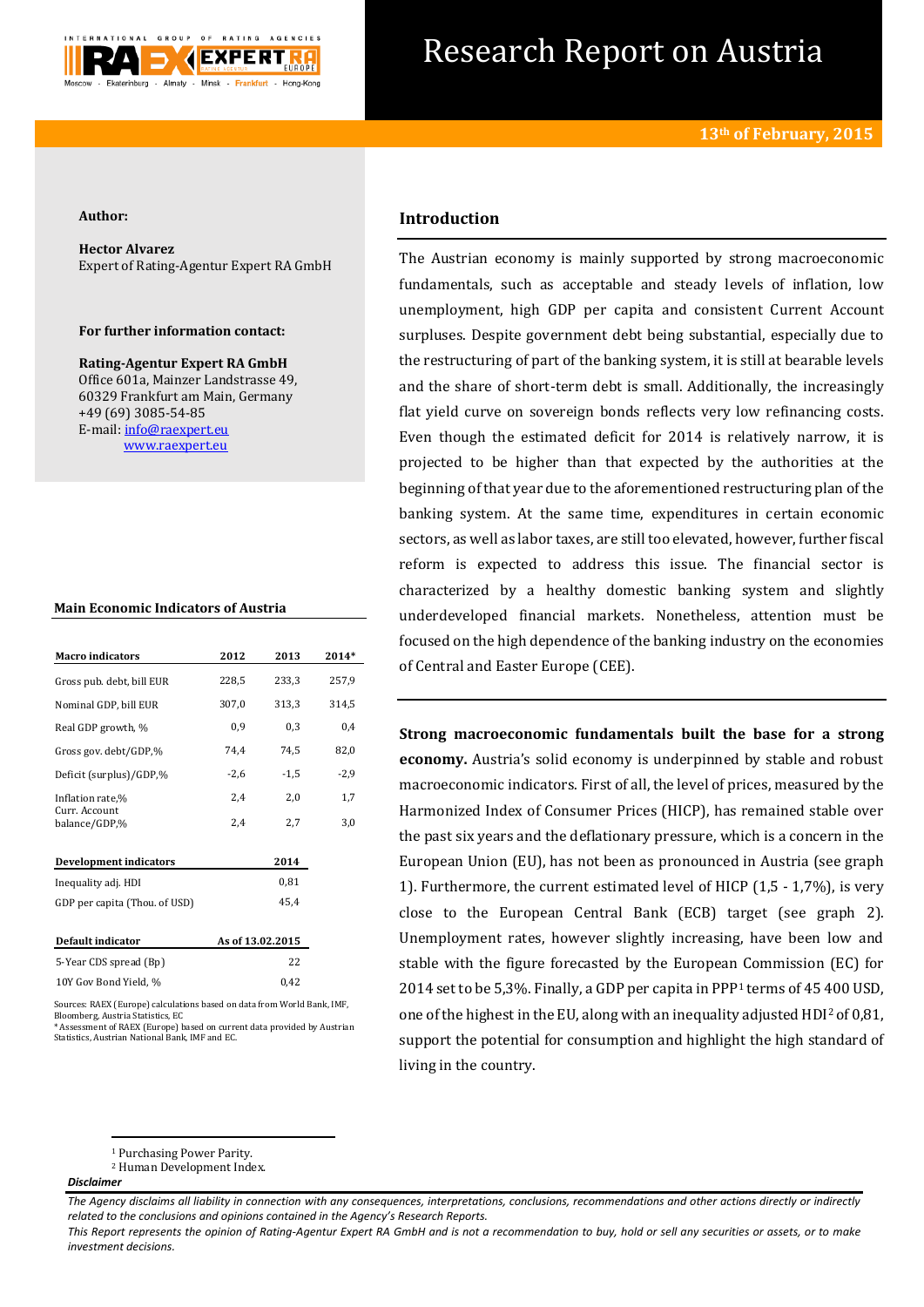### **Graph 1:** Dynamics of Inflation rates (HICP) in Austria and the Eurozone



Source: RAEX (Europe) calculations based on data from Eurostat

**Graph 2:** Inflation rates (HICP) in the EU (2014\*)



Source: RAEX (Europe) calculations based on data from Eurostat \*Provisional for the Eurozone and Austria

**Graph 3:** Yields on Austrian sovereign debt (as of 13.02.2015)



Source: RAEX (Europe) calculations based on data from the National Bank of Austria

**High gross government debt, however bearable, with a marginal share of short-term debt and low financing costs.** According to several sources, including the EC, the projected amount of government debt of Austria for 2014 will be above 80% of GDP, higher than most of the top rated economies. Most importantly, this increase is due to the restructuring of part of the banking system3, which was severely affected during the 2008 global financial crisis. Despite this, the proportion of short-term debt to GDP is merely 3,74%. Besides, the fiscal policy, which will be discussed later on, will help to curb additional increases in debt levels. Another factor that offsets the large debt levels is the low yield on sovereign bonds (0,42% on the 10Y bond). As can be observed in graph 3 the yield curve on Austrian debt has flattened substantially from one year ago, thus, making financing less costly.

**Balanced external position fueled by services exports combined with significant exposure to the German economy.** Austria is also well settled regarding the external position. First of all, the country has no debt obligations denominated in foreign currency, which represents an advantage if exchange rate shocks were to occur. What is more, the Current Account balance is estimated to have a surplus of 3% of GDP in 2014 and has been positive since 2001. The consistent positive balances have been mainly driven by services exports such as, engineering, R&D, information technology and tourism, among others. In fact, The latest 2Y QE programme of the ECB is expected to push this further. Nevertheless, potential risks may arise if a slump in German economic growth would occur. Austria is tightly connected to Germany, where the share of total imports from this country is 40% and the proportion of total exports to Germany is 30%.

**Fiscal deficit, however wider than expected in 2014, remains below the 3% SGP<sup>4</sup> target, though expenditures and lower income taxes will contribute to fiscal consolidation.** The latest fiscal deficit projection from the EC for 2014 is 2,9%, still under the 3% threshold established in the SGP. Despite this, the figure is slightly higher than the initial projection from the Austrian authorities mainly due to the restructuring plan of the Hypo Group Alpe Adria Bank, which was nationalized after the 2008 global financial crisis. Apart from this, expenditure levels for pensions, subsidies, and health care have been and remain high (around 40% of total expenditure) as shown in graph 4. In order to approach this issue, the

<sup>3</sup> Hypo Group Alpe Adria Bank is one of the Banks which was nationalized by the government after the crisis in 2009 in order to prevent a bank collapse. Due to recent capital shortages, the government will provide around 2 billion EUR. Additionally, the recapitalization of ÖVAG bank is also part of the restructuring plan.

#### *Disclaimer*

**.** 

<sup>4</sup> The Stability and Growth Pact is a set of rules designed to ensure that countries in the European Union pursue sound public finances and coordinate their fiscal policies.

*The Agency disclaims all liability in connection with any consequences, interpretations, conclusions, recommendations and other actions directly or indirectly related to the conclusions and opinions contained in the Agency's Research Reports.*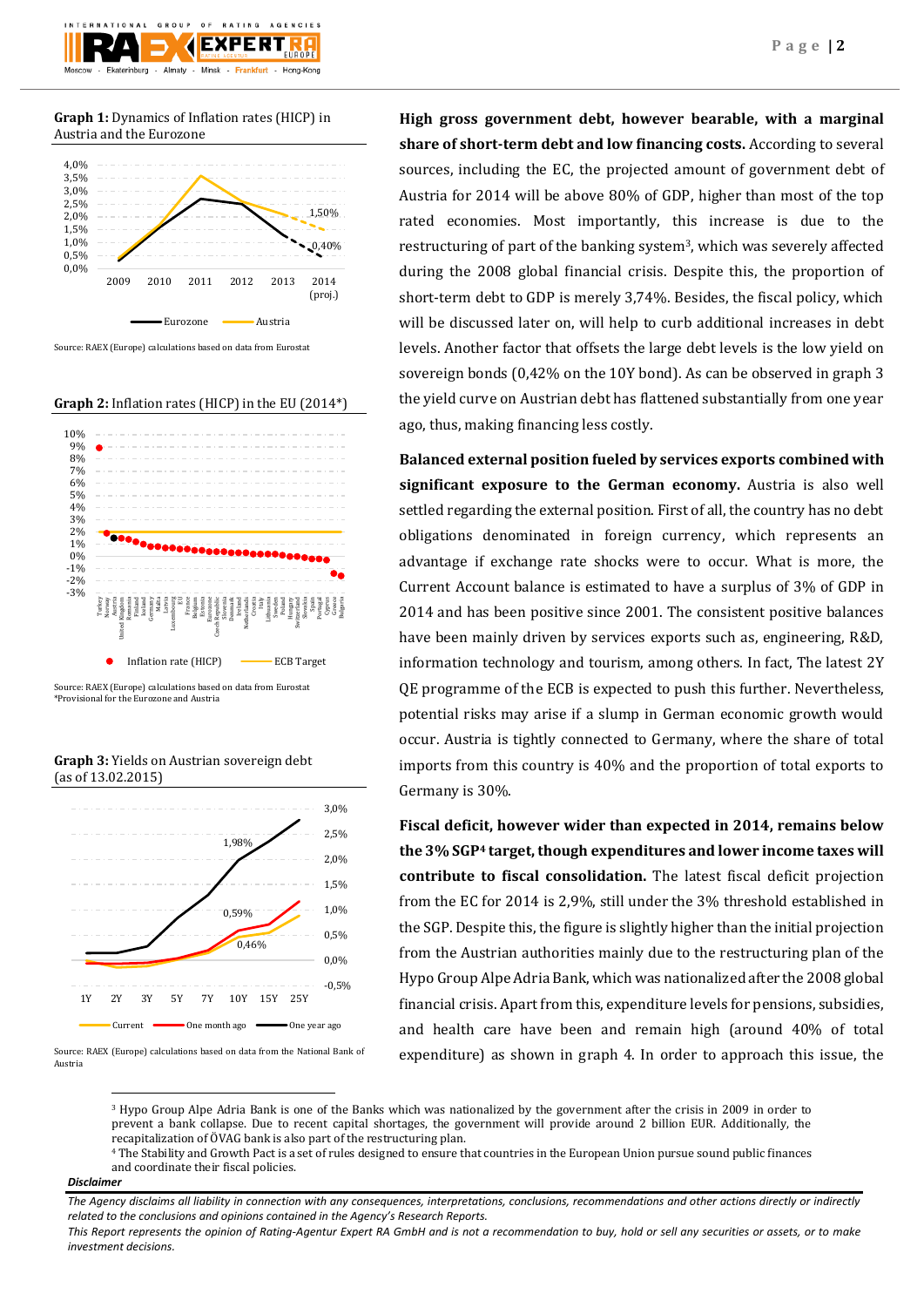authorities have plans in place to reduce expenditure in these areas and, at the same time, to reduce substantially high labor taxes, which are propelling participation in the shadow economy.



#### **Graph 4:** General government expenditure (% of total expenditure)

Source: RAEX (Europe) calculations based on data from Statistics Austria



**Graph 5:** Tax rate on low wage earners in the EU (2013)

Source: RAEX (Europe) calculations based on data from Eurostat

**economy.** Even though Austria has one of the highest GDP per capita indicators in the EU, it also has one of the highest labor tax rates in the same economic area, especially for those who earn less. In fact, Austria's low earners tax rate is hand in hand with three of the biggest economies in the EU (Germany, France and Italy), (see graph 5). This issue has driven many Austrians to opt to participate in the shadow economy, a sector which is expected to increase 4,5% in 2015. Naturally, the bigger the shadow economy, the lesser the taxes the government will collect. Thus, as mentioned in the previous section, if the planned fiscal policy is executed as expected, further growth of the shadow economy could be avoided.

**High taxes on low wage earners have contributed to drive the shadow** 

**The financial sector has a strong domestic banking system, but externally exposed to the economies of CEE; additionally, slightly underdeveloped financial markets must also be addressed.** The Austrian banks' capitalization, low rate of non-performing loans (NPLs) and moderate rates of private debt underpin the stable domestic banking system. However, the exposure of the Austrian banks in CEE present potential risks, especially due to the situation in Russia, Ukraine and unfavorable policy actions in Hungary. At the same time, the economic situation in many of the countries in CEE is volatile and riskier than in the Eurozone. Despite these potential risks and even though international exposure of Austrian banks has been reduced, their participation in CEE

#### *Disclaimer*

*The Agency disclaims all liability in connection with any consequences, interpretations, conclusions, recommendations and other actions directly or indirectly related to the conclusions and opinions contained in the Agency's Research Reports.*